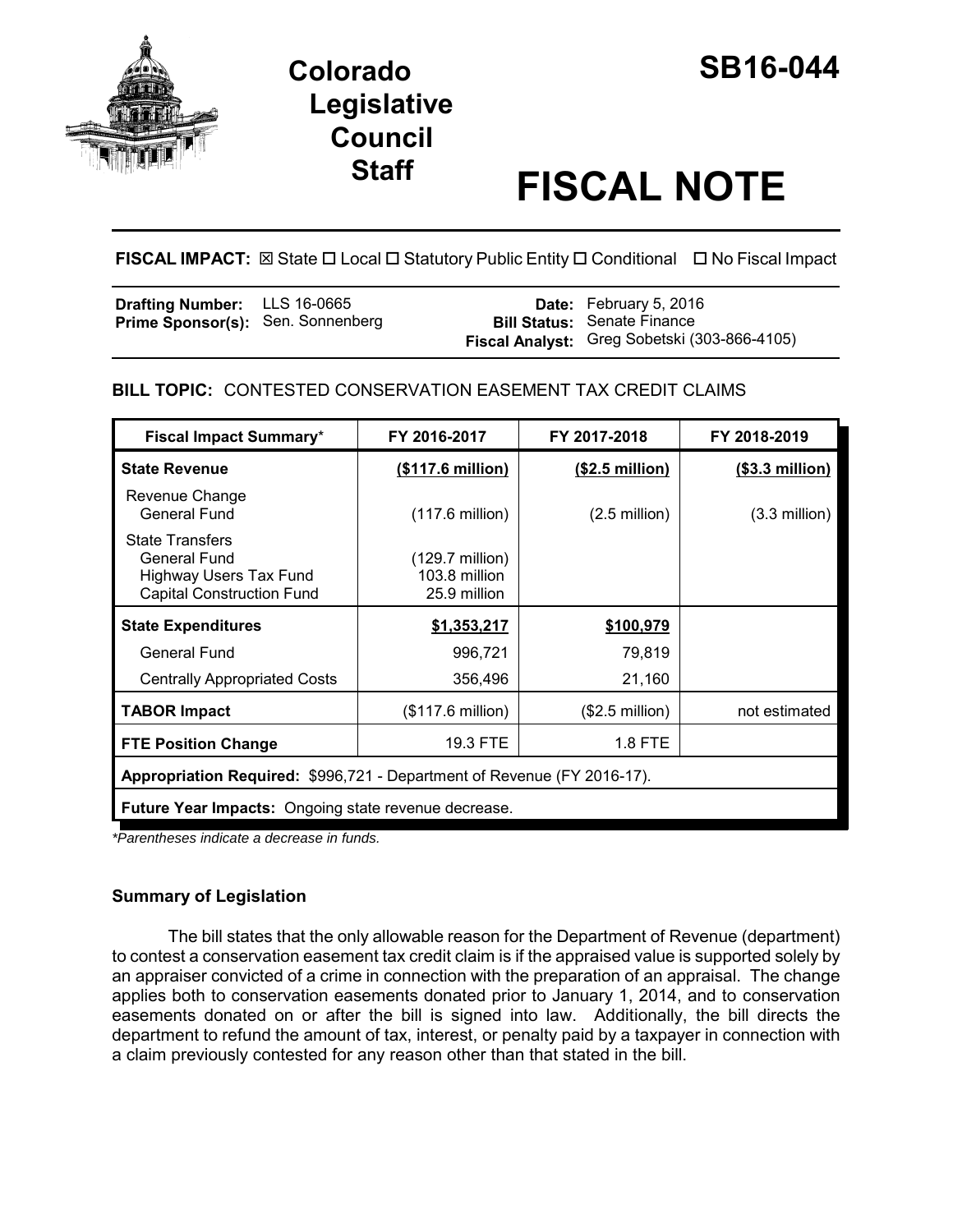Page 2

#### **Background**

The department has contested conservation easement income tax credits claimed by taxpayers for tax years 2000 through 2013. The majority of cases have been settled, with taxpayers agreeing to pay most of the tax for which a credit was claimed in exchange for reductions in penalties and interest assessed. As of January 20, 2016, settlements had been reached for 628 donations, with taxpayers agreeing to pay \$112.9 million and the department agreeing to waive \$88.3 million in taxes, interest, and penalties. Disputes are ongoing in 87 cases, involving \$33.3 million in taxes, interest, and penalties.

#### **State Revenue**

The bill is expected to reduce state General Fund revenue by **\$117.6 million in FY 2016-17, \$2.5 million in FY 2017-18, \$3.3 million in FY 2018-19**, and by decreasing amounts in subsequent fiscal years.

*Settled cases.* The bill requires the department to refund the amount of tax, interest, or penalty paid in connection with any claim previously contested, except if an appraiser was convicted of a crime in connection with preparation of the appraisal. It is assumed that the bill requires a refund for any previously contested case in which the department and the taxpayer reached a settlement.

This provision is expected to reduce state General Fund revenue by \$116.2 million during FY 2016-17. This amount includes refunds of \$112.9 million in tax, interest, and penalty paid by taxpayers in 628 prior settlements, and refunds of \$3.3 million in tax, interest, and penalty to be paid by taxpayers in 15 settlements assumed to be reached in active cases prior to the bill's effective date. To the extent that the terms of these settlements include payment plans that are ongoing as of the bill's effective date, a portion of the revenue reduction estimated in this section will occur later than anticipated.

*Active cases.* The bill requires the department to cease to contest any active conservation easement cases from the bill's effective date. This provision is expected to reduce state General Fund revenue by \$1.4 million in FY 2016-17, \$2.5 million in FY 2017-18, \$3.3 million in FY 2018-19, and by similar amounts in subsequent years.

It is assumed that 15 of the 87 currently active cases will be settled prior to the bill becoming law. It is further assumed that the remaining 72 cases will be resolved between 2016 and 2020 under current law, with taxpayers agreeing to pay tax, interest, and penalties to an extent consistent with past settlements. Based on the amount of outstanding tax, interest, and penalty stated as due by the department, it is assumed that each donor who settles with the department under current law will agree to pay approximately \$215,000 in tax, \$1,500 in interest, and \$1,000 in penalty.

Taxpayers may agree to pay the settled amount immediately or over a period of years. For the purposes of this fiscal note, it is assumed that all settlements will result in installment agreements for four payments over four years, identical except for the accrual of additional interest.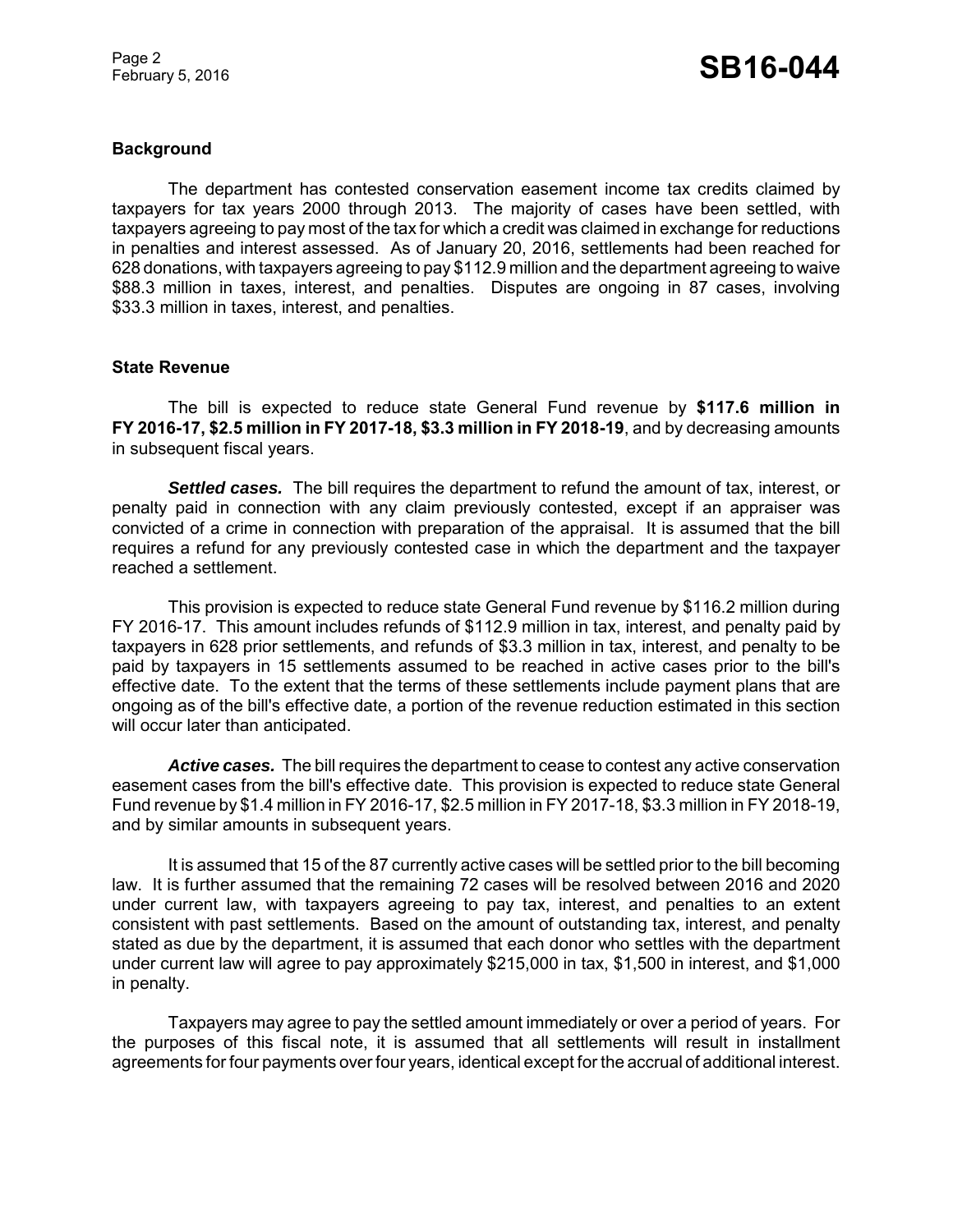Page 3

### **TABOR Impact**

The bill reduces state revenue from individual income taxes, which will reduce the amount of money required to be refunded under TABOR. TABOR refunds are paid out of the General Fund. Since the bill reduces both revenue to the General Fund and the refund obligation by equal amounts, there is no net impact on the amount of money available for General Fund expenditures. However, the bill will reduce money available for the General Fund budget in the future during years the state does not collect money above the TABOR limit.

#### **State Transfers**

*SB 09-228 transfers.* Senate Bill 09-228 requires transfers to the Highway Users Tax Fund and the Capital Construction Fund to occur each year through FY 2019-20. When the TABOR surplus is between 1.0 percent and 3.0 percent of General Fund revenue, the transfers are halved; when the TABOR surplus exceeds 3.0 percent the transfers are suspended. This bill will reduce the TABOR surplus in FY 2016-17 to below 1.0 percent of General Fund revenue, which will increase the amount of money transferred to the Highway Users Tax Fund by \$103.8 million and to the Capital Construction Fund by \$25.9 million in FY 2016-17.

#### **State Expenditures**

The bill increases state General Fund expenditures by up to **\$1,353,217 and 19.3 FTE in FY 2016-17 and \$100,979 and 1.8 FTE in FY 2017-18.** Expenditures are summarized in Table 1 and detailed below.

| Table 1. Expenditures Under SB16-044               |             |            |  |  |  |
|----------------------------------------------------|-------------|------------|--|--|--|
| <b>Cost Components</b>                             | FY 2016-17  | FY 2017-18 |  |  |  |
| <b>Personal Services</b>                           | 878,008     | \$79,818   |  |  |  |
| FTE.                                               | 19.3 FTE    | 1.8 FTE    |  |  |  |
| <b>Operating Expenses and Capital Outlay Costs</b> | 118,713     |            |  |  |  |
| Centrally Appropriated Costs*                      | 356,496     | 21,160     |  |  |  |
| TOTAL                                              | \$1,353,217 | \$100,979  |  |  |  |

*\* Centrally appropriated costs are not included in the bill's appropriation.*

*Department of Revenue.* The expenditures shown in Table 1 represent a one-time department expenditure over two fiscal years for the addition of personnel to process returns and administer refunds as required in the bill.

The bill is expected to impact 715 donations, including 643 settled cases and 72 active cases. Based on the historical rate at which donors transfer portions of their credits to other taxpayers, the bill is expected to impact 3,790 taxpayers, including 715 donors and 3,075 transferees. The bill is expected to require changes in the department's administration of 13,265 individual income tax returns, assuming that the average taxpayer is able to carry forward a conservation easement credit for 3.5 years. Over two fiscal years, processing of returns will require 11.4 FTE at the Tax Examiner I level, and issuance of refunds will require 9.6 FTE at the Tax Examiner II level.